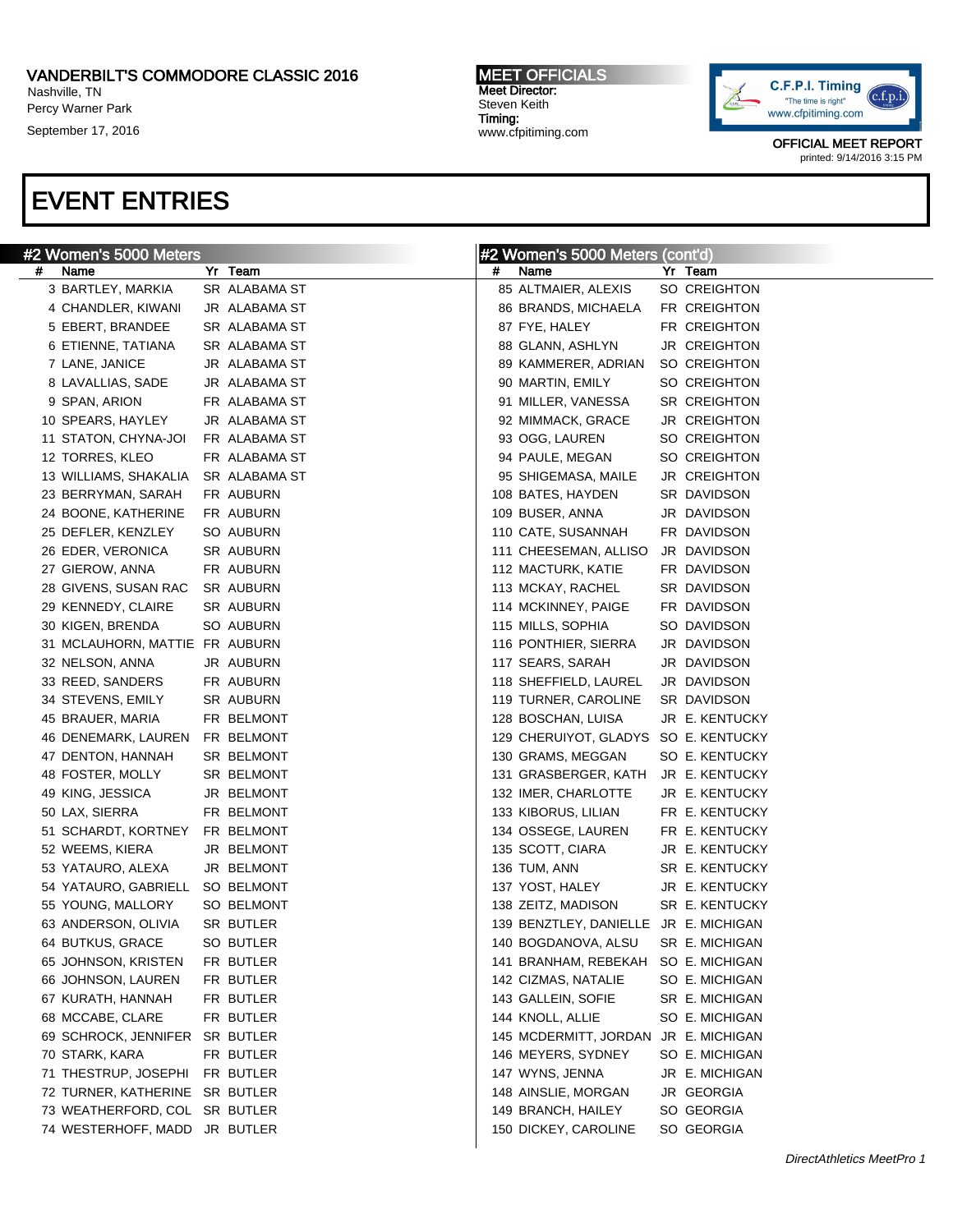## VANDERBILT'S COMMODORE CLASSIC 2016

Nashville, TN Percy Warner Park

September 17, 2016

### MEET OFFICIALS Meet Director: Steven Keith Timing: www.cfpitiming.com



OFFICIAL MEET REPORT printed: 9/14/2016 3:15 PM

|   | #2 Women's 5000 Meters (cont'd)   |                 |   | #2 Women's 5000 Meters (cont'd) |                      |
|---|-----------------------------------|-----------------|---|---------------------------------|----------------------|
| # | Name                              | Yr Team         | # | Name                            | Yr Team              |
|   | 151 DROP, JESSICA                 | FR GEORGIA      |   | 238 ANENO, SUSAN                | FR M.T.S.U.          |
|   | 152 DROP, SAMANTHA                | FR GEORGIA      |   | 239 CHERUIYOT, RHEMA            | JR M.T.S.U.          |
|   | 153 GREEN, MORGAN                 | JR GEORGIA      |   | 240 EGBENIYI, ABIKE             | FR M.T.S.U.          |
|   | 154 HEAVERN, ANSLEY               | FR GEORGIA      |   | 241 KIBIWOTT, SHARON            | FR M.T.S.U.          |
|   | 155 LIPPITT, ADDY                 | SO GEORGIA      |   | 242 KIGEN, RACHEL               | FR M.T.S.U.          |
|   | 156 NORTHROP, KATE                | JR GEORGIA      |   | 243 KIPTEBENY, JOSEPHI          | SR M.T.S.U.          |
|   | 157 RAGSDALE, BREANN              | SO GEORGIA      |   | 244 MAINA, HANNAH               | SR M.T.S.U.          |
|   | 158 SUMNER, LAUREL                | JR GEORGIA      |   | 253 ARMSTRONG, MADEL            | JR MARSHALL          |
|   | 159 TAVANI, GRACE                 | <b>GEORGIA</b>  |   | 254 CASTRO, BARKLEY             | JR MARSHALL          |
|   | 160 YUE, TIFFANY                  | FR GEORGIA      |   | 255 COOK, ADRIANA               | SO MARSHALL          |
|   | 173 BALL, BARBARA LEE             | SR LIPSCOMB     |   | 256 CRAIGO, TAYLOR              | SO MARSHALL          |
|   | 174 BRENNER, COURTNE              | FR LIPSCOMB     |   | 257 GOVEY, AMBER                | SR MARSHALL          |
|   | 175 COLLEY, MADISON               | LIPSCOMB        |   | 258 KERBY, MARY                 | FR MARSHALL          |
|   | 176 DOUCET, BRIDGETTE SO LIPSCOMB |                 |   | 259 MITCHELL, MIKAELA           | FR MARSHALL          |
|   | 177 DROBNY, KYRA                  | <b>LIPSCOMB</b> |   | 260 PORTER, ANDREA              | SR MARSHALL          |
|   | 178 FEITEN, HANNAH                | JR LIPSCOMB     |   | 261 SHORT, ABIGAIL              | FR MARSHALL          |
|   | 179 FRANKLIN, AVERY               | JR LIPSCOMB     |   | 274 CAYTON-SMITH, CHA           | FR MISS STATE        |
|   | 180 HARASTS, CASSIE               | <b>LIPSCOMB</b> |   | 275 FAIR, SHANNON               | SO MISS STATE        |
|   | 181 HOLLAND, BRIANNE              | <b>LIPSCOMB</b> |   | 276 HEHR, ANTONIA               | SO MISS STATE        |
|   | 182 IBARRA, KELSEY                | <b>LIPSCOMB</b> |   | 277 MEYDRICH, MIA               | JR MISS STATE        |
|   | 183 ICAYAN, KINZIE                | <b>LIPSCOMB</b> |   | 278 PETERSON, STEPHA            | FR MISS STATE        |
|   | 184 KEMPER, KACEY                 | JR LIPSCOMB     |   | 279 PRICE, FFION                | <b>SR MISS STATE</b> |
|   | 185 KINGMA, BROOKE                | SO LIPSCOMB     |   | 280 PRICE, RHIANWEDD            | SR MISS STATE        |
|   | 186 LARSON, SALLY                 | SR LIPSCOMB     |   | 281 TERP, CARLY                 | SO MISS STATE        |
|   | 187 LOSITO, CLARE                 | LIPSCOMB        |   | 282 TERP, KRISTY                | SO MISS STATE        |
|   | 188 OETTING, GRACE                | SO LIPSCOMB     |   | 283 TUCKER, EMMA                | FR MISS STATE        |
|   | 189 OWENS, HANNAH                 | SO LIPSCOMB     |   | 284 VEISZ, ADRIENN              | FR MISS STATE        |
|   | 190 PERNA, FRANKIE                | <b>LIPSCOMB</b> |   | 285 WALLACE, ALEX               | FR MISS STATE        |
|   | 191 ROMINE, TAYLOR                | <b>LIPSCOMB</b> |   | 298 ADELSBERGER, TEYL           | SR MISSOURI          |
|   | 192 SCHUYLER, KAILEY              | <b>LIPSCOMB</b> |   | 299 ATKINSON, ELLYN             | JR MISSOURI          |
|   | 193 SMITH, ASHA                   | <b>LIPSCOMB</b> |   | 300 FISCHER, KAITLYN            | JR MISSOURI          |
|   | 194 SPERRY, KATIE                 | JR LIPSCOMB     |   | 301 FORBIS, SUSAN               | FR MISSOURI          |
|   | 195 STIEWIG, JORDAN               | FR LIPSCOMB     |   | 302 HALAMICEK, VALESK           | JR MISSOURI          |
|   | 217 APPEL, MICHELLE               | FR LOUISVILLE   |   | 303 KEMPFER, JAMIE              | JR MISSOURI          |
|   | 218 BEERY, BAILEY                 | FR LOUISVILLE   |   | 304 MELLO, BIANCA               | JR MISSOURI          |
|   | 219 DAVIS, BAILEY                 | JR LOUISVILLE   |   | 305 MELLO, NICOLE               | SR MISSOURI          |
|   | 220 GENNOCRO, ADAIR               | JR LOUISVILLE   |   | 306 SCHWEIZER, KARISS           | JR MISSOURI          |
|   | 221 GOSSER, CAROLINE              | SO LOUISVILLE   |   | 307 SHONEKAN, FARAMO            | FR MISSOURI          |
|   | 222 MCCLELLAN, MADDY              | FR LOUISVILLE   |   | 308 THOMAS, HANNAH              | SO MISSOURI          |
|   | 223 NOSER, CLAIRE                 | SR LOUISVILLE   |   | 309 WHITE, CAROLYN              | SO MISSOURI          |
|   | 224 RADENHAUSEN, LAU              | FR LOUISVILLE   |   | 322 ANDREWS, JASMYN             | SR MOREHEAD ST.      |
|   | 225 ROSS, MIA                     | JR LOUISVILLE   |   | 323 BAILEY, HANNAH              | SR MOREHEAD ST.      |
|   | 226 WASIKE, DORCAS                | FR LOUISVILLE   |   | 324 BEST, LAUREN                | MOREHEAD ST.         |
|   | 227 WILSON, AURILLA               | SO LOUISVILLE   |   | 325 BUTLER, MACKENZIE           | SR MOREHEAD ST.      |
|   | 228 WRIGHT, ABIGAIL               | SO LOUISVILLE   |   | 326 CHINN, ALISON               | FR MOREHEAD ST.      |
|   | 237 ABU, AGNES                    | SO M.T.S.U.     |   | 327 CORONA-LUNA, GLO            | SO MOREHEAD ST.      |
|   |                                   |                 |   |                                 |                      |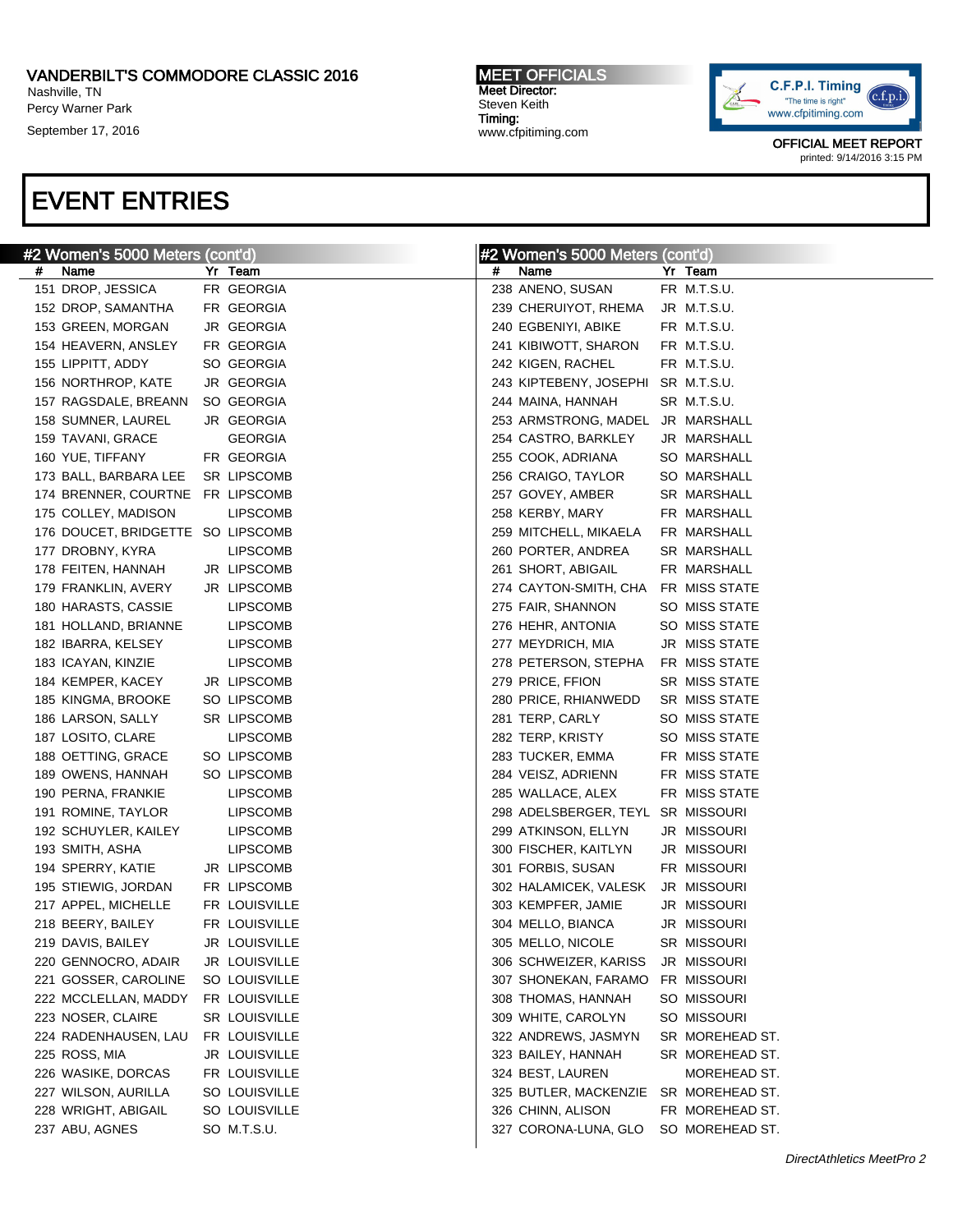### VANDERBILT'S COMMODORE CLASSIC 2016 Nashville, TN

Percy Warner Park

September 17, 2016

#### MEET OFFICIALS Meet Director: Steven Keith Timing: www.cfpitiming.com



OFFICIAL MEET REPORT printed: 9/14/2016 3:15 PM

| #2 Women's 5000 Meters (cont'd)           | #2 Women's 5000 Meters (cont'd)           |
|-------------------------------------------|-------------------------------------------|
| Name                                      | #                                         |
| #                                         | Name                                      |
| Yr Team                                   | Yr Team                                   |
| 328 CUNNINGHAM, CAITLI FR MOREHEAD ST.    | 414 LEHNHART, RACHEL SO OHIO STATE        |
| 329 DORN, ABBIGAIL                        | 415 NICHOLS, ABBY                         |
| FR MOREHEAD ST.                           | FR OHIO STATE                             |
| 330 FARIS, MYA<br>MOREHEAD ST.            | 416 PASSWATER, JESSIC SO OHIO STATE       |
| 331 GREENWELL, KANSA SO MOREHEAD ST.      | 417 SANIEL-BANREY, LILL SO OHIO STATE     |
| 332 MARTIN, JESSICA                       | 418 STOODLEY, EMILY                       |
| MOREHEAD ST.                              | SO OHIO STATE                             |
| 333 MILLS, ELISE<br>MOREHEAD ST.          | 419 STUDEBAKER, LAINE FR OHIO STATE       |
| 334 MONTGOMERY, TAYL                      | 420 WEBER, RACHEL                         |
| MOREHEAD ST.                              | SR OHIO STATE                             |
| 335 MORRIS, ALEX                          | 421 WILES, CLAIRE                         |
| SR MOREHEAD ST.                           | SO OHIO STATE                             |
| 336 PARKS, ERICA                          | 422 WILLETTE, KAITLYN                     |
| MOREHEAD ST.                              | <b>OHIO STATE</b>                         |
| 337 POPPELL, SIERRA                       | 436 GEORGE, ANDREA                        |
| FR MOREHEAD ST.                           | <b>JR SEMISSOURI</b>                      |
| 338 SEBOK, AMELIA<br>FR MOREHEAD ST.      | 437 HUTCHCRAFT, RACH SO SE MISSOURI       |
| 339 SOLTISZ, ABBY                         | 438 KNOTT, CARLI                          |
| JR MOREHEAD ST.                           | FR SE MISSOURI                            |
| 340 SWEENEY, MORGAN                       | 439 KOPPLIN, NATALIE                      |
| MOREHEAD ST.                              | SO SE MISSOURI                            |
| 341 WATKINS, SHELBY<br>MOREHEAD ST.       | 440 MOHRMANN, DANIELL FR SE MISSOURI      |
| 356 BURGIN, ALLISON                       | 441 O'BRIEN, SYDNEY                       |
| MURRAY ST.                                | <b>JR SEMISSOURI</b>                      |
| 357 EVANS, EMILY                          | 442 OVERBY, EILISH                        |
| MURRAY ST.                                | <b>JR SEMISSOURI</b>                      |
| 358 FARRELL, MAURA                        | 443 PARKS, MEGAN                          |
| FR MURRAY ST.                             | <b>SR SE MISSOURI</b>                     |
| 359 FLAHERTY, EMILY                       | 444 SHEA, KAITLYN                         |
| JR MURRAY ST.                             | SO SE MISSOURI                            |
| 360 GILBERT, KATELYN<br>MURRAY ST.        | 445 SUMNER, ANGIE<br><b>JR SEMISSOURI</b> |
| JR MURRAY ST.                             | SO SE MISSOURI                            |
| 361 GRIFFIN, EMANI                        | 446 THOMAS, ANNA                          |
| 362 GROGAN, CAROLINE                      | SO TENNESSEE                              |
| JR MURRAY ST.                             | 456 GILES, CASSIDY                        |
| 363 HALLIDAY, NATALIE                     | SO TENNESSEE                              |
| FR MURRAY ST.                             | 457 MCCULLA, ABIGAIL                      |
| 364 HESTER, ALI                           | SO TENNESSEE                              |
| SR MURRAY ST.                             | 458 MESKE, PEIGHTON                       |
| 365 HOLT, ERICA                           | 459 MURRAY, MEGAN                         |
| MURRAY ST.                                | FR TENNESSEE                              |
| SO MURRAY ST.                             | SO TENNESSEE                              |
| 366 KORIR, VALLERY                        | 460 REED, EMMA                            |
| 367 MUTAI, IDA                            | 461 RIZOR, JESSICA                        |
| SO MURRAY ST.                             | SO TENNESSEE                              |
| FR MURRAY ST.                             | 462 RIZOR, JULIA                          |
| 368 PARKER, AMANDA                        | SO TENNESSEE                              |
| SO MURRAY ST.                             | SR TN TECH                                |
| 369 PRIDDY, REBEKAH                       | 474 BRANDT, SARAH                         |
| 370 SMITH, MEAGAN                         | 475 COOPER, ANNA                          |
| JR MURRAY ST.                             | JR TN TECH                                |
| FR MURRAY ST.                             | 476 GRIFFIN, MOLLY                        |
| 371 SWENSON, MASON                        | SO TN TECH                                |
| 382 HUTTON, BIRDIE<br>N'VILLE HARRIERS    | 477 JACKSON, D'AIRRIEN SO TN TECH         |
| 383 MATHIEU, JEANNETT<br>N'VILLE HARRIERS | 478 LIEBENBERG, CRYST FR TN TECH          |
| 390 BURROWS, KELLY                        | 479 MURRAY, PURITY                        |
| SR N. KENTUCKY                            | SR TN TECH                                |
| SO N. KENTUCKY                            | 480 RENNICK, MICAYLA                      |
| 391 FINKE, CATHERINE                      | JR TN TECH                                |
| SO N. KENTUCKY                            | 481 RETANO, ANDREA                        |
| 392 FLAIRTY, JENNAH                       | SO TN TECH                                |
| FR N. KENTUCKY                            | SO TN TECH                                |
| 393 LIENHART. NATALIE                     | 482 STORMS, JENNA                         |
| 394 MARROQUIN, ANDRE FR N. KENTUCKY       | 483 STREMLER, MADISON SO TN TECH          |
| 395 SVEC, RENEE                           | 493 ASIPAN, ANN                           |
| FR N. KENTUCKY                            | SR TN-MARTIN                              |
| 396 TANNER, RYLEE                         | 494 AYUEN, AGOK                           |
| SO N. KENTUCKY                            | FR TN-MARTIN                              |
| 397 TEGGE, JESSICA                        | 495 EDMONDS, EMMA                         |
| JR N. KENTUCKY                            | FR TN-MARTIN                              |
| 398 TOBLER, HANNAH                        | 496 HOPE, KIANA                           |
| SO N. KENTUCKY                            | JR TN-MARTIN                              |
| 399 WOLFE, KIMMY                          | 497 KANDIE, NELLY                         |
| SO N. KENTUCKY                            | SO TN-MARTIN                              |
| 410 ATKINSON, BRITTANY SO OHIO STATE      | 498 LARKIN, SYDNEY<br>FR TN-MARTIN        |
| 411 CLODY, COURTNEY                       | 499 LEE, LYDIA                            |
| SO OHIO STATE                             | FR TN-MARTIN                              |
| 412 KANNEY, SARAH                         | 500 MARTIN, AMELIA                        |
| SO OHIO STATE                             | JR TN-MARTIN                              |
| 413 LEAHY, DEVON                          | 501 MARTIN, KARA                          |
| FR OHIO STATE                             | FR TN-MARTIN                              |
|                                           |                                           |